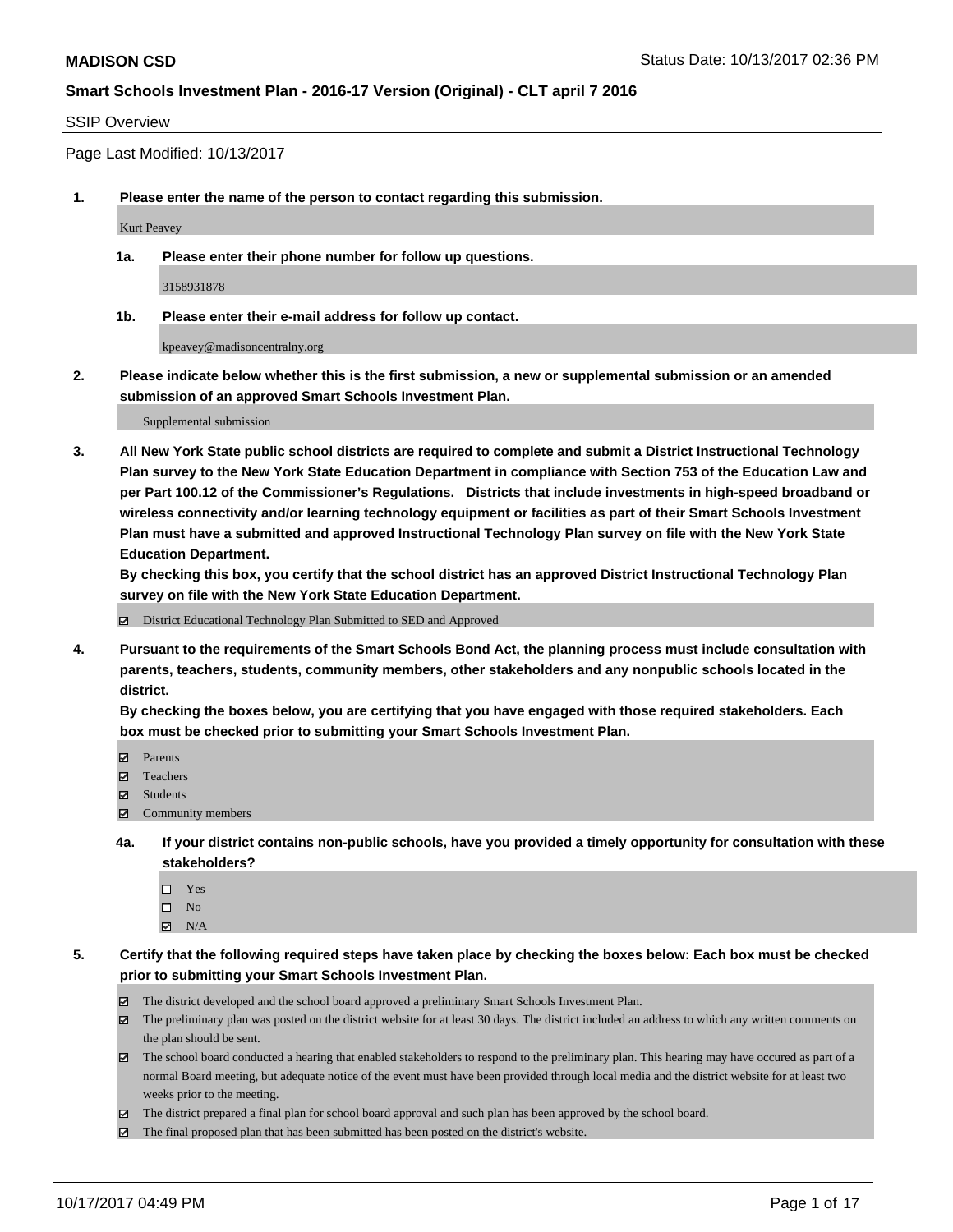SSIP Overview

Page Last Modified: 10/13/2017

**5a. Please upload the proposed Smart Schools Investment Plan (SSIP) that was posted on the district's website, along with any supporting materials. Note that this should be different than your recently submitted Educational Technology Survey. The Final SSIP, as approved by the School Board, should also be posted on the website and remain there during the course of the projects contained therein.**

Smart Schools Investment Plan Submission 3.pdf

**5b. Enter the webpage address where the final Smart Schools Investment Plan is posted. The Plan should remain posted for the life of the included projects.**

http://www.madisoncentralny.org/domain/216

**6. Please enter an estimate of the total number of students and staff that will benefit from this Smart Schools Investment Plan based on the cumulative projects submitted to date.**

590

**7. An LEA/School District may partner with one or more other LEA/School Districts to form a consortium to pool Smart Schools Bond Act funds for a project that meets all other Smart School Bond Act requirements. Each school district participating in the consortium will need to file an approved Smart Schools Investment Plan for the project and submit a signed Memorandum of Understanding that sets forth the details of the consortium including the roles of each respective district.**

 $\Box$  The district plans to participate in a consortium to partner with other school district(s) to implement a Smart Schools project.

**8. Please enter the name and 6-digit SED Code for each LEA/School District participating in the Consortium.**

| <b>Partner LEA/District</b> | <b>ISED BEDS Code</b> |
|-----------------------------|-----------------------|
| (No Response)               | (No Response)         |

**9. Please upload a signed Memorandum of Understanding with all of the participating Consortium partners.**

(No Response)

**10. Your district's Smart Schools Bond Act Allocation is:**

\$498,604

**11. Enter the budget sub-allocations by category that you are submitting for approval at this time. If you are not budgeting SSBA funds for a category, please enter 0 (zero.) If the value entered is \$0, you will not be required to complete that survey question.**

|                                              | Sub-<br>Allocations |
|----------------------------------------------|---------------------|
| <b>School Connectivity</b>                   | $\overline{0}$      |
| <b>Connectivity Projects for Communities</b> | $\overline{0}$      |
| Classroom Technology                         | 63,539              |
| Pre-Kindergarten Classrooms                  | $\overline{0}$      |
| Replace Transportable Classrooms             | $\mathbf 0$         |
| <b>High-Tech Security Features</b>           | $\overline{0}$      |
| Totals:                                      | 63,539              |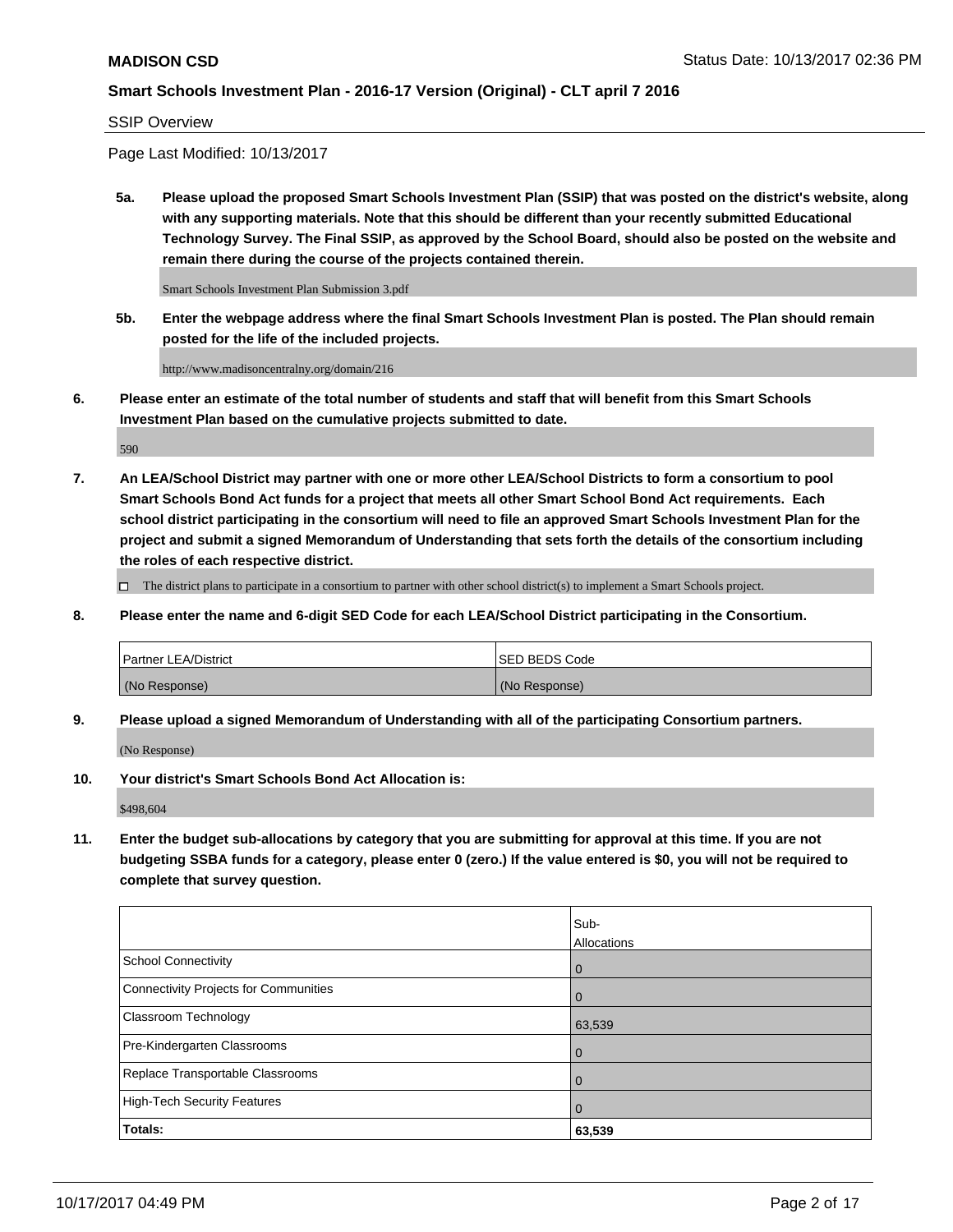#### School Connectivity

Page Last Modified: 10/13/2017

- **1. In order for students and faculty to receive the maximum benefit from the technology made available under the Smart Schools Bond Act, their school buildings must possess sufficient connectivity infrastructure to ensure that devices can be used during the school day. Smart Schools Investment Plans must demonstrate that:**
	- **sufficient infrastructure that meets the Federal Communications Commission's 100 Mbps per 1,000 students standard currently exists in the buildings where new devices will be deployed, or**
	- **is a planned use of a portion of Smart Schools Bond Act funds, or**
	- **is under development through another funding source.**

**Smart Schools Bond Act funds used for technology infrastructure or classroom technology investments must increase the number of school buildings that meet or exceed the minimum speed standard of 100 Mbps per 1,000 students and staff within 12 months. This standard may be met on either a contracted 24/7 firm service or a "burstable" capability. If the standard is met under the burstable criteria, it must be:**

**1. Specifically codified in a service contract with a provider, and**

**2. Guaranteed to be available to all students and devices as needed, particularly during periods of high demand, such as computer-based testing (CBT) periods.**

**Please describe how your district already meets or is planning to meet this standard within 12 months of plan submission.**

(No Response)

**1a. If a district believes that it will be impossible to meet this standard within 12 months, it may apply for a waiver of this requirement, as described on the Smart Schools website. The waiver must be filed and approved by SED prior to submitting this survey.**

**2. Connectivity Speed Calculator (Required)**

|                         | l Number of<br>Students | Multiply by<br>100 Kbps | Divide by 1000 Current Speed<br>to Convert to<br>Required<br>Speed in Mb | lin Mb           | Expected<br>Speed to be<br>Attained Within Required<br>12 Months | <b>Expected Date</b><br>When<br>Speed Will be<br>Met |
|-------------------------|-------------------------|-------------------------|--------------------------------------------------------------------------|------------------|------------------------------------------------------------------|------------------------------------------------------|
| <b>Calculated Speed</b> | (No<br>Response)        | (No Response)           | (No<br>Response)                                                         | (No<br>Response) | (No<br>Response)                                                 | (No<br>Response)                                     |

**3. Describe how you intend to use Smart Schools Bond Act funds for high-speed broadband and/or wireless connectivity projects in school buildings.**

(No Response)

**4. Describe the linkage between the district's District Instructional Technology Plan and the proposed projects. (There should be a link between your response to this question and your response to Question 1 in Part E. Curriculum and Instruction "What are the district's plans to use digital connectivity and technology to improve teaching and learning?)**

(No Response)

 $\Box$  By checking this box, you are certifying that the school district has an approved waiver of this requirement on file with the New York State Education Department.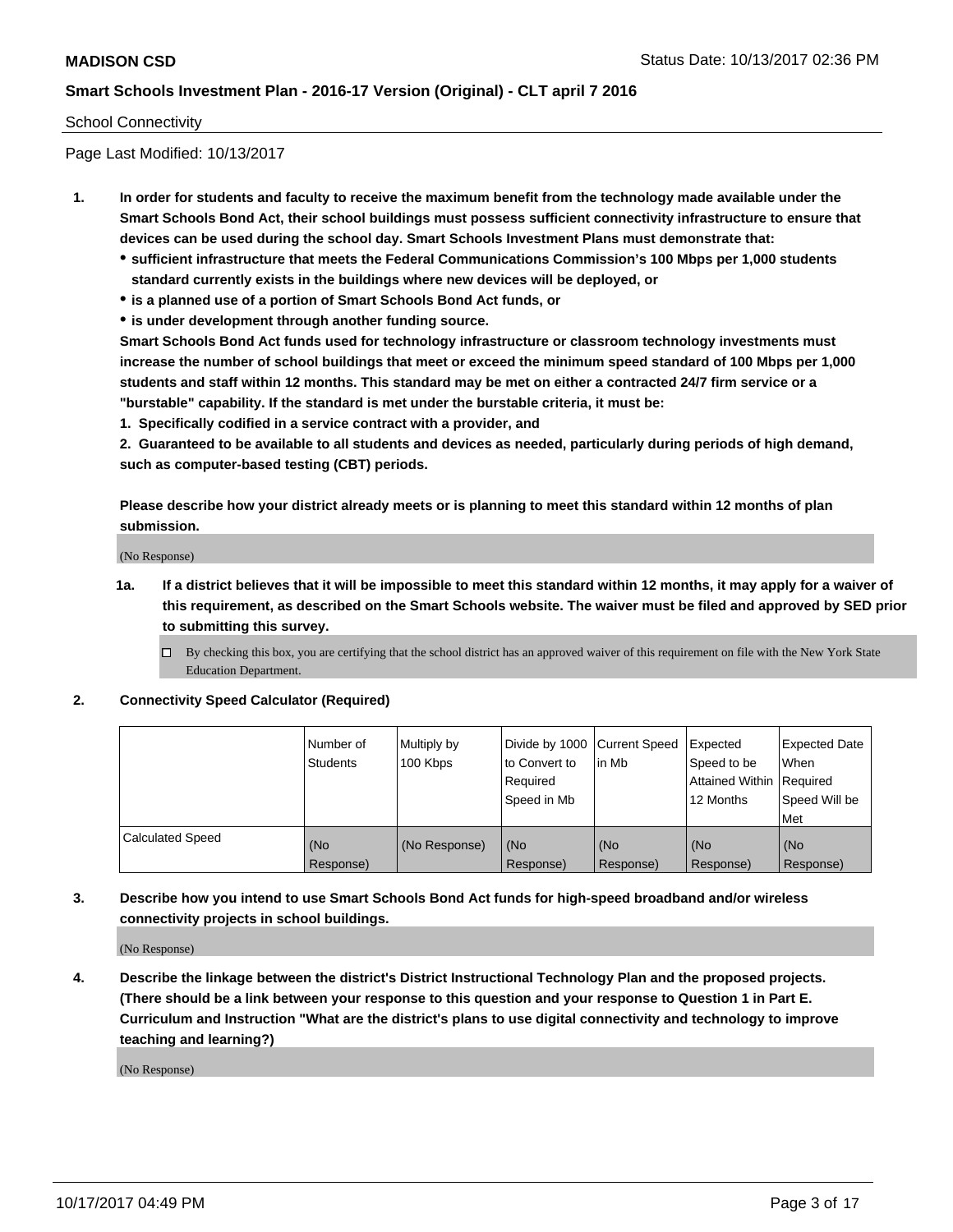#### School Connectivity

Page Last Modified: 10/13/2017

**5. If the district wishes to have students and staff access the Internet from wireless devices within the school building, or in close proximity to it, it must first ensure that it has a robust Wi-Fi network in place that has sufficient bandwidth to meet user demand.**

**Please describe how you have quantified this demand and how you plan to meet this demand.**

(No Response)

**6. As indicated on Page 5 of the guidance, the Office of Facilities Planning will have to conduct a preliminary review of all capital projects, including connectivity projects.**

**Please indicate on a separate row each project number given to you by the Office of Facilities Planning.**

| Project Number |  |
|----------------|--|
|                |  |
| (No Response)  |  |

**7. Certain high-tech security and connectivity infrastructure projects may be eligible for an expedited review process as determined by the Office of Facilities Planning.**

**Was your project deemed eligible for streamlined review?**

(No Response)

**8. Include the name and license number of the architect or engineer of record.**

| Name          | License Number |
|---------------|----------------|
| (No Response) | (No Response)  |

**9. If you are submitting an allocation for School Connectivity complete this table.**

**Note that the calculated Total at the bottom of the table must equal the Total allocation for this category that you entered in the SSIP Overview overall budget.** 

|                                            | Sub-          |
|--------------------------------------------|---------------|
|                                            | Allocation    |
| Network/Access Costs                       | (No Response) |
| <b>Outside Plant Costs</b>                 | (No Response) |
| School Internal Connections and Components | (No Response) |
| <b>Professional Services</b>               | (No Response) |
| Testing                                    | (No Response) |
| <b>Other Upfront Costs</b>                 | (No Response) |
| <b>Other Costs</b>                         | (No Response) |
| Totals:                                    | 0             |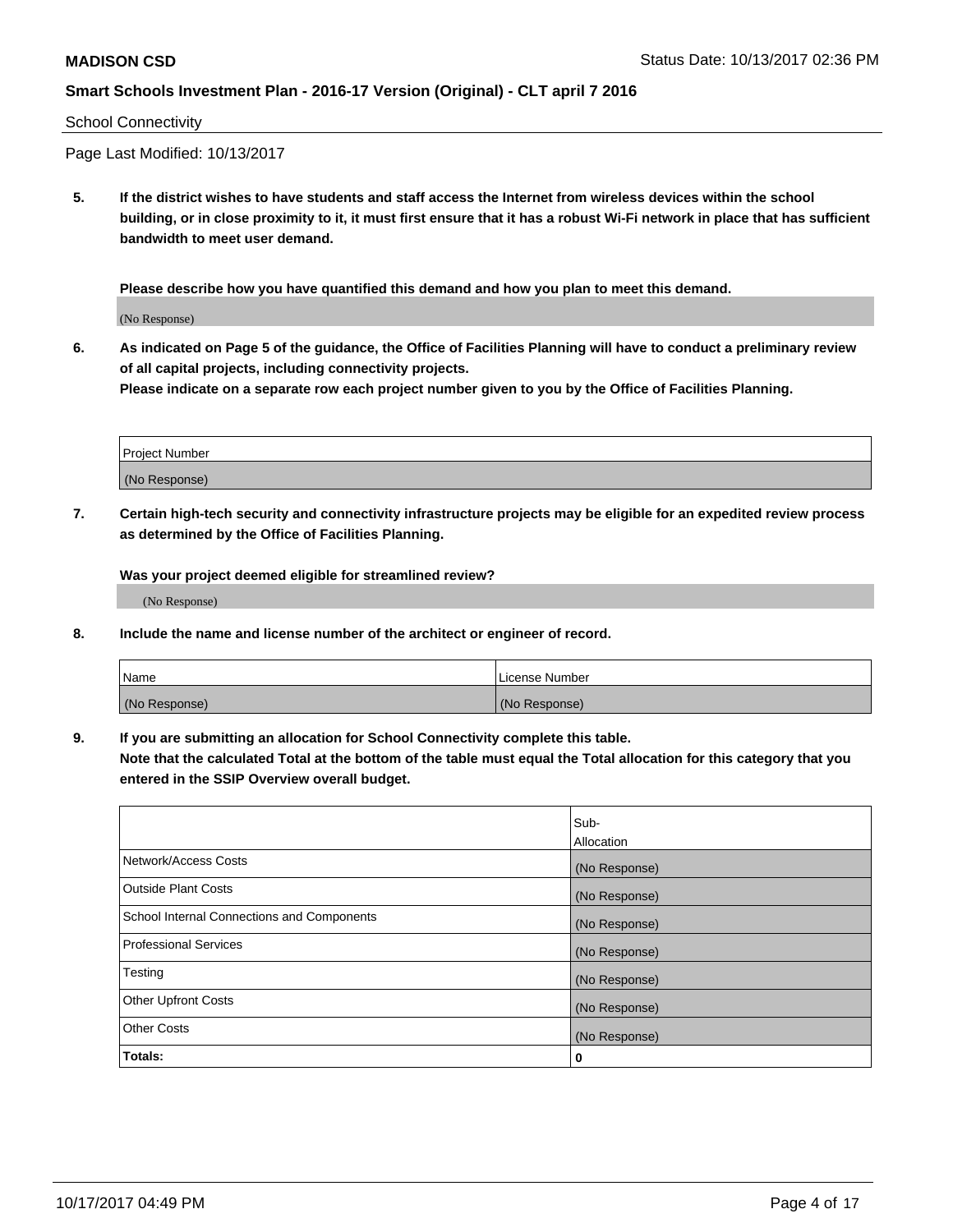#### School Connectivity

Page Last Modified: 10/13/2017

**10. Please detail the type, quantity, per unit cost and total cost of the eligible items under each sub-category. This is especially important for any expenditures listed under the "Other" category. All expenditures must be eligible for tax-exempt financing to be reimbursed through the SSBA. Sufficient detail must be provided so that we can verify this is the case. If you have any questions, please contact us directly through smartschools@nysed.gov. NOTE: Wireless Access Points should be included in this category, not under Classroom Educational Technology, except those that will be loaned/purchased for nonpublic schools. Add rows under each sub-category for additional items, as needed.**

Select the allowable expenditure type. Repeat to add another item under each type. Item to be purchased  $\sqrt{$  Quantity  $\sqrt{}$  Cost per Item  $\sqrt{}$  Total Cost (No Response) (No Response) (No Response) (No Response) (No Response)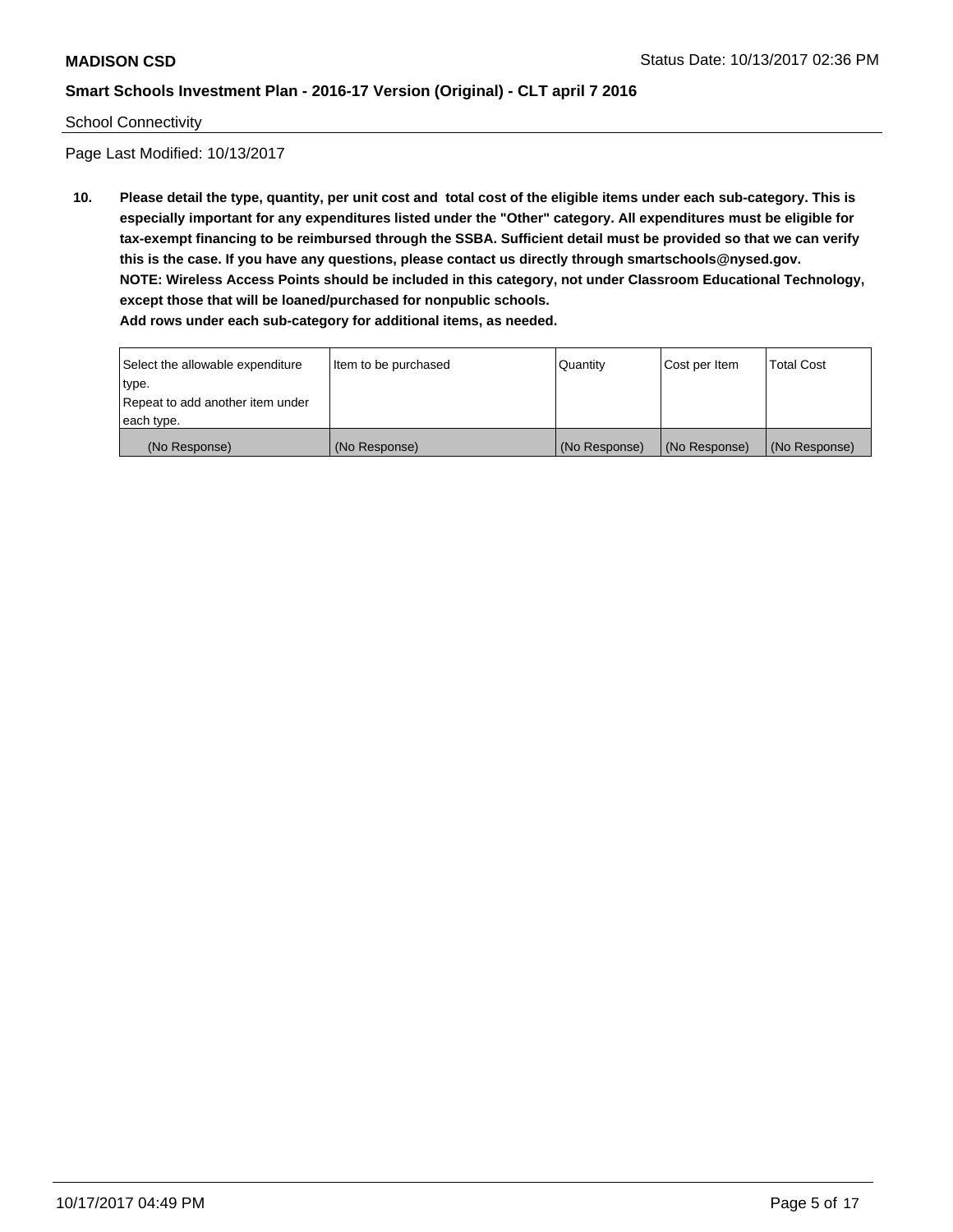Community Connectivity (Broadband and Wireless)

Page Last Modified: 10/13/2017

**1. Describe how you intend to use Smart Schools Bond Act funds for high-speed broadband and/or wireless connectivity projects in the community.**

(No Response)

**2. Please describe how the proposed project(s) will promote student achievement and increase student and/or staff access to the Internet in a manner that enhances student learning and/or instruction outside of the school day and/or school building.**

(No Response)

- **3. Community connectivity projects must comply with all the necessary local building codes and regulations (building and related permits are not required prior to plan submission).**
	- $\Box$  I certify that we will comply with all the necessary local building codes and regulations.
- **4. Please describe the physical location of the proposed investment.**

(No Response)

**5. Please provide the initial list of partners participating in the Community Connectivity Broadband Project, along with their Federal Tax Identification (Employer Identification) number.**

| <b>Project Partners</b> | l Federal ID # |
|-------------------------|----------------|
| (No Response)           | (No Response)  |

**6. If you are submitting an allocation for Community Connectivity, complete this table. Note that the calculated Total at the bottom of the table must equal the Total allocation for this category that you entered in the SSIP Overview overall budget.**

|                                    | Sub-Allocation |
|------------------------------------|----------------|
| Network/Access Costs               | (No Response)  |
| <b>Outside Plant Costs</b>         | (No Response)  |
| <b>Tower Costs</b>                 | (No Response)  |
| <b>Customer Premises Equipment</b> | (No Response)  |
| <b>Professional Services</b>       | (No Response)  |
| Testing                            | (No Response)  |
| <b>Other Upfront Costs</b>         | (No Response)  |
| <b>Other Costs</b>                 | (No Response)  |
| Totals:                            | 0              |

**7. Please detail the type, quantity, per unit cost and total cost of the eligible items under each sub-category. This is especially important for any expenditures listed under the "Other" category. All expenditures must be capital-bond eligible to be reimbursed through the SSBA. If you have any questions, please contact us directly through smartschools@nysed.gov.**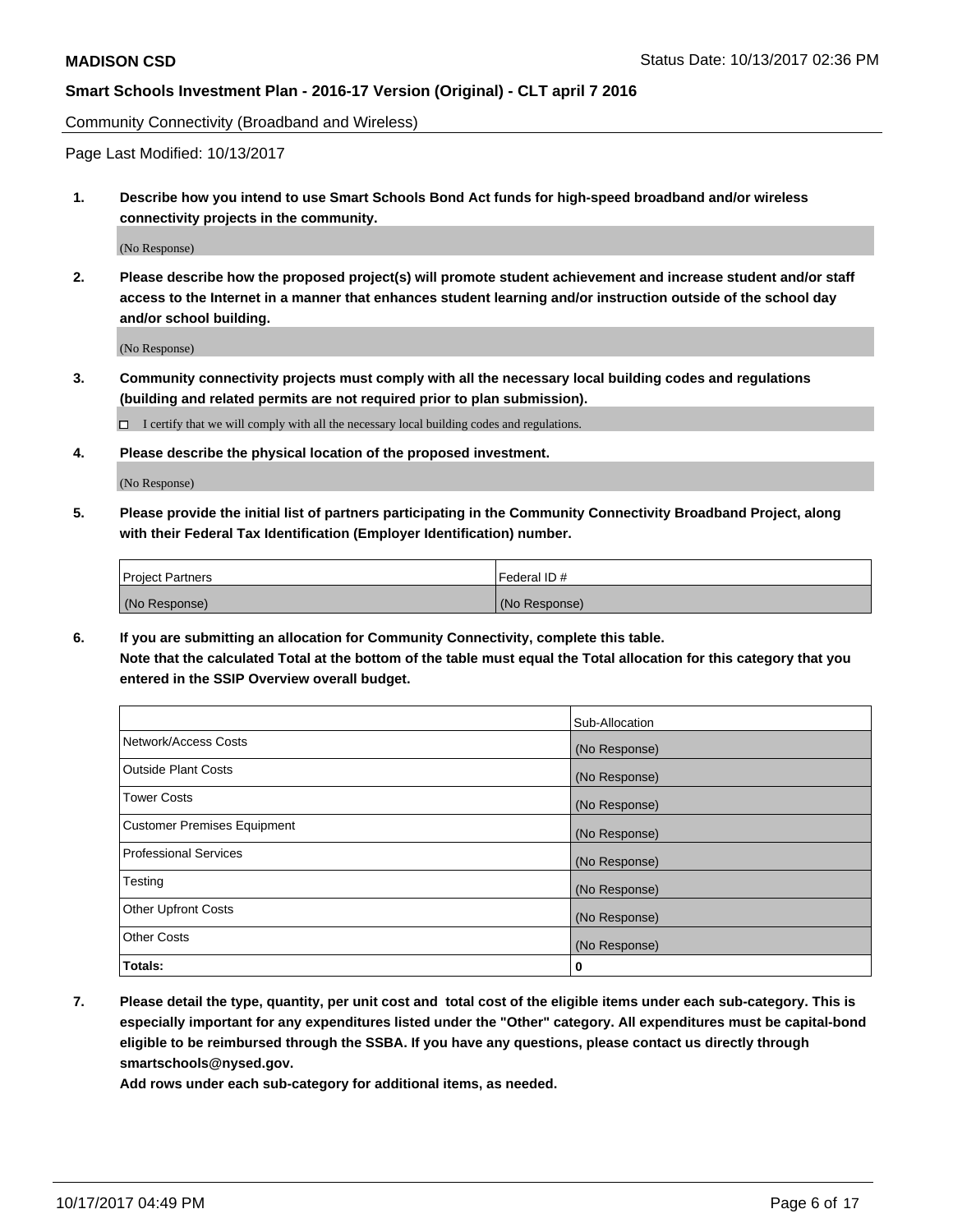Community Connectivity (Broadband and Wireless)

Page Last Modified: 10/13/2017

| Select the allowable expenditure<br>type.<br>Repeat to add another item under | Item to be purchased | Quantity      | Cost per Item | <b>Total Cost</b> |
|-------------------------------------------------------------------------------|----------------------|---------------|---------------|-------------------|
| each type.                                                                    |                      |               |               |                   |
| (No Response)                                                                 | (No Response)        | (No Response) | (No Response) | (No Response)     |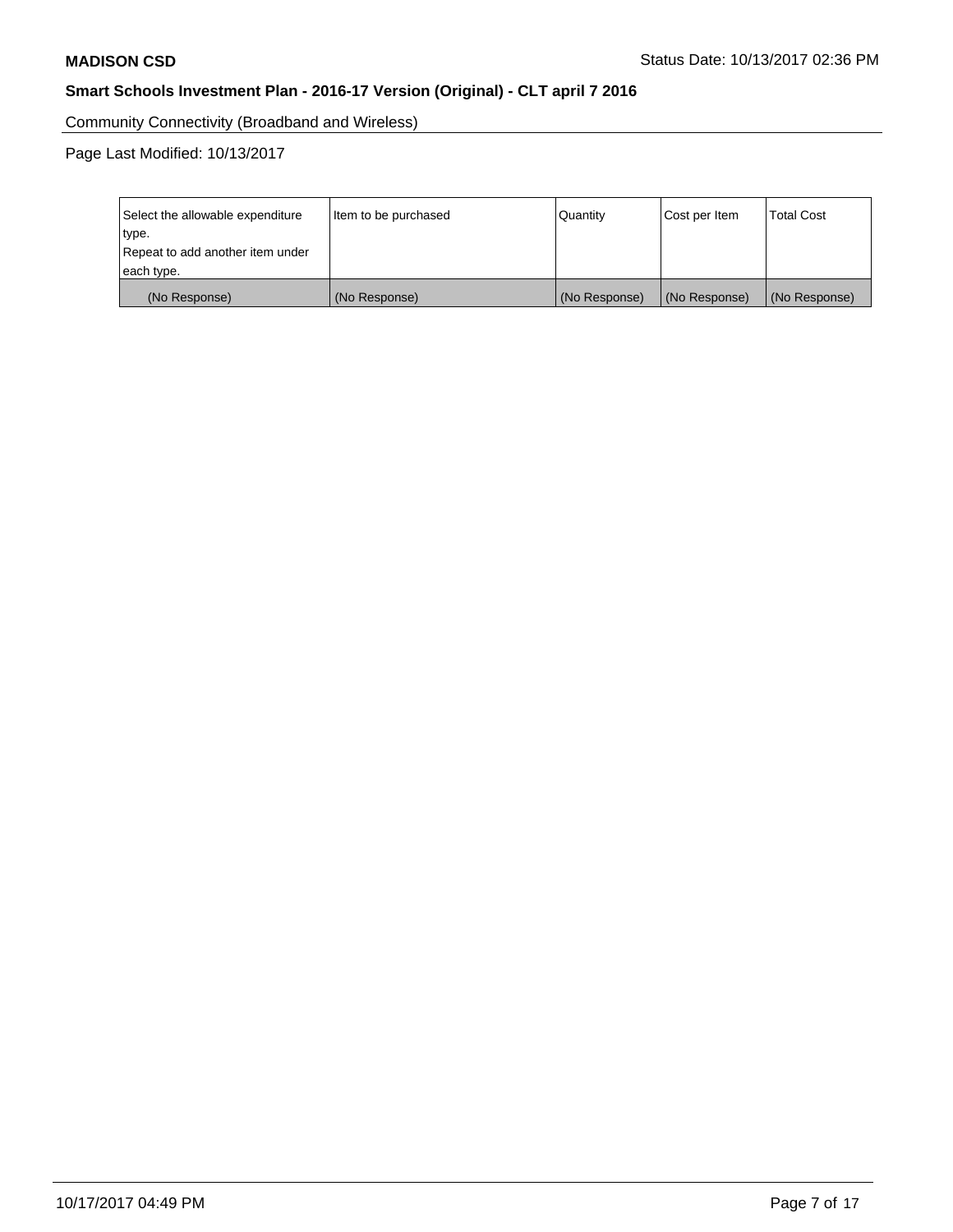#### Classroom Learning Technology

Page Last Modified: 10/13/2017

**1. In order for students and faculty to receive the maximum benefit from the technology made available under the Smart Schools Bond Act, their school buildings must possess sufficient connectivity infrastructure to ensure that devices can be used during the school day. Smart Schools Investment Plans must demonstrate that sufficient infrastructure that meets the Federal Communications Commission's 100 Mbps per 1,000 students standard currently exists in the buildings where new devices will be deployed, or is a planned use of a portion of Smart Schools Bond Act funds, or is under development through another funding source.**

**Smart Schools Bond Act funds used for technology infrastructure or classroom technology investments must increase the number of school buildings that meet or exceed the minimum speed standard of 100 Mbps per 1,000 students and staff within 12 months. This standard may be met on either a contracted 24/7 firm service or a "burstable" capability. If the standard is met under the burstable criteria, it must be:**

**1. Specifically codified in a service contract with a provider, and**

**2. Guaranteed to be available to all students and devices as needed, particularly during periods of high demand, such as computer-based testing (CBT) periods.**

**Please describe how your district already meets or is planning to meet this standard within 12 months of plan submission.**

Madison Central School District is currently at a speed of 100 Mbps per the districts total number of students....(currently at 509). The investment that the school district will make in this area will ensure this continued standard. The school district has increased the bandwidth to 1 Gb as of May 2016.

- **1a. If a district believes that it will be impossible to meet this standard within 12 months, it may apply for a waiver of this requirement, as described on the Smart Schools website. The waiver must be filed and approved by SED prior to submitting this survey.**
	- $\Box$  By checking this box, you are certifying that the school district has an approved waiver of this requirement on file with the New York State Education Department.

#### **2. Connectivity Speed Calculator (Required)**

|                         | Number of<br>Students | Multiply by<br>100 Kbps | Divide by 1000 Current Speed Expected<br>to Convert to<br>Required<br>Speed in Mb | lin Mb  | Speed to be<br>Attained Within Required<br>12 Months | <b>Expected Date</b><br>When<br>Speed Will be<br>l Met |
|-------------------------|-----------------------|-------------------------|-----------------------------------------------------------------------------------|---------|------------------------------------------------------|--------------------------------------------------------|
| <b>Calculated Speed</b> | 509                   | 50,900                  | 50.9                                                                              | 1000 Mb | 1000 Mb                                              | already met                                            |

**3. If the district wishes to have students and staff access the Internet from wireless devices within the school building, or in close proximity to it, it must first ensure that it has a robust Wi-Fi network in place that has sufficient bandwidth to meet user demand.**

**Please describe how you have quantified this demand and how you plan to meet this demand.**

The Madison Central School District has consulted with the Mohawk Regional Information Center to determine bandwidth, technology and equipment needs including switches, fiber and access points. The MORIC and the Madison Central School District has determined that maintaining existing fiber connections in the district, updating certain switches, and the addition of approximately 12 access points will provide more than sufficient bandwidth to meet user demand in at least a 1:1 device environment.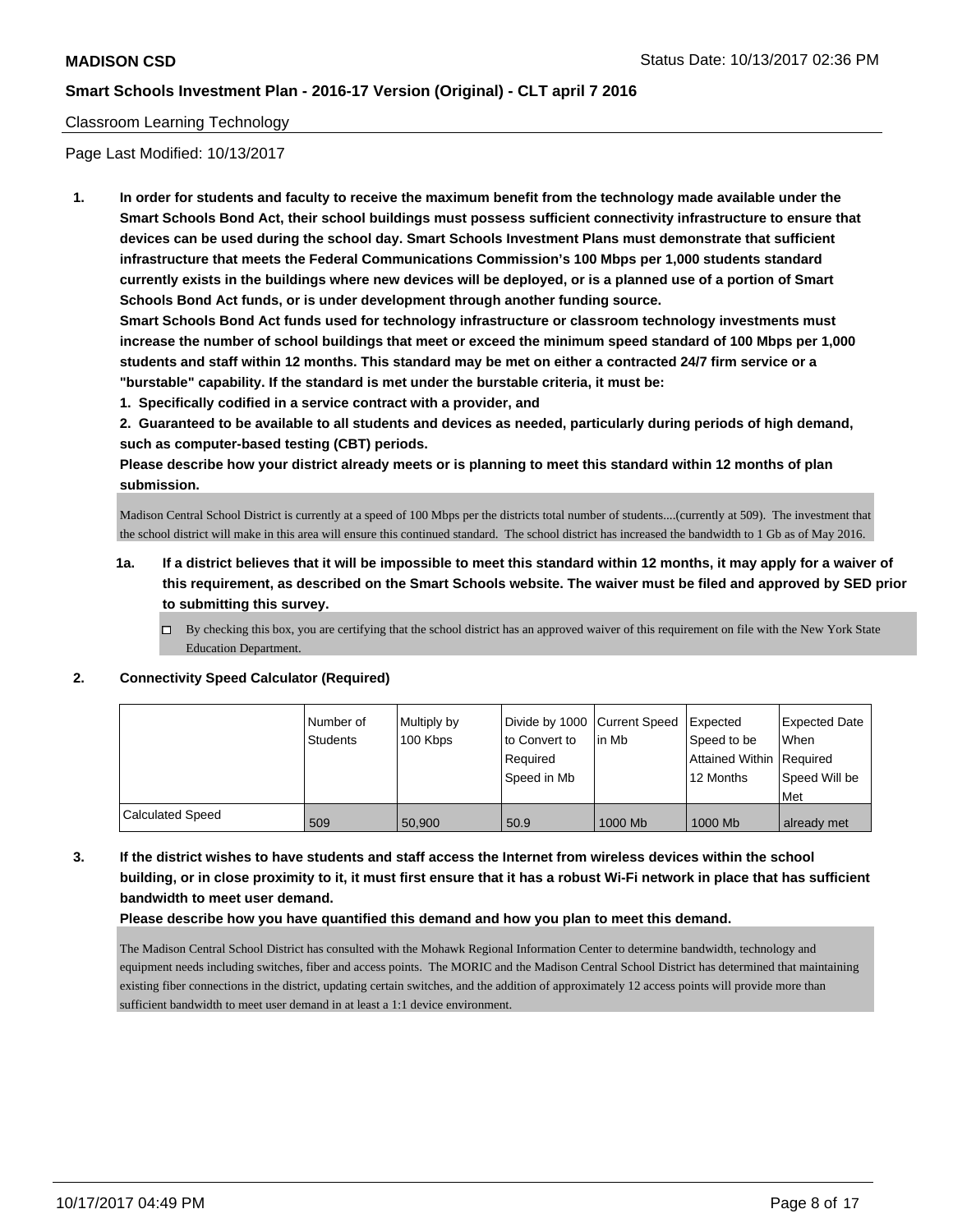#### Classroom Learning Technology

Page Last Modified: 10/13/2017

**4. All New York State public school districts are required to complete and submit an Instructional Technology Plan survey to the New York State Education Department in compliance with Section 753 of the Education Law and per Part 100.12 of the Commissioner's Regulations.**

**Districts that include educational technology purchases as part of their Smart Schools Investment Plan must have a submitted and approved Instructional Technology Plan survey on file with the New York State Education Department.**

- By checking this box, you are certifying that the school district has an approved Instructional Technology Plan survey on file with the New York State Education Department.
- **5. Describe the devices you intend to purchase and their compatibility with existing or planned platforms or systems. Specifically address the adequacy of each facility's electrical, HVAC and other infrastructure necessary to install and support the operation of the planned technology.**

The district will purchase 3d printer systems for our STEAM program. These printers will allow students to develop, design, model, and print professional 3d projects. These systems are compatible with current electrical infrastructure.

Several STEAM type education sets will also be purchased such as Lego Robotic kits, Cubelets, Littlebits, Makey Makey kits, drone kits and robotic type classroom kits. These kits will allow multiple classrooms in elementary and secondary classrooms to experience hands-on, authentic STEAM activities and apply knowledge learned to real-world careers and life. Many of these kits require only rechargeable batteries. The building areas that these devices will be utilized in have more than adequate electrical infrastructure.

The district will also purchase approximately 8 flat panel touchscreens to replace current outdated smartboard/projector systems. These touchscreens will be able to easily connect to our current network and will be compatible with our current electrical system.

- **6. Describe how the proposed technology purchases will:**
	- **> enhance differentiated instruction;**
	- **> expand student learning inside and outside the classroom;**
	- **> benefit students with disabilities and English language learners; and**
	- **> contribute to the reduction of other learning gaps that have been identified within the district.**

**The expectation is that districts will place a priority on addressing the needs of students who struggle to succeed in a rigorous curriculum. Responses in this section should specifically address this concern and align with the district's Instructional Technology Plan (in particular Question 2 of E. Curriculum and Instruction: "Does the district's instructional technology plan address the needs of students with disabilities to ensure equitable access to instruction, materials and assessments?" and Question 3 of the same section: "Does the district's instructional technology plan address the provision of assistive technology specifically for students with disabilities to ensure access to and participation in the general curriculum?"**

The proposed technology purchases will address the needs of all Pk-12 grade students by offering a unique customized educational experience for all learners. These purchases will become an integral part of our differentiated instruction program that supports all students. These devices will be used at many levels in the district STEAM program.

Many of these devices will be used in team environments, therefore, students with learning disabilities will benefit from the collaboration that occurs within mixed groups. English Language Learners will benefit from the STEAM technology by promoting inquiry and curiosity and therefore encouraging students to want to understand material and learn more.

The Technology Coordinator, teachers, and the CSE chair already work closely together to address individual needs to support student learning for all students. This same relationship will continue with the addition of our STEAM program.

Replacement of smartboard/projectors will enhance the learning experience in classrooms for all students. Improved and advanced audio and visual technology will allow all students to see and hear classroom material with more clarity.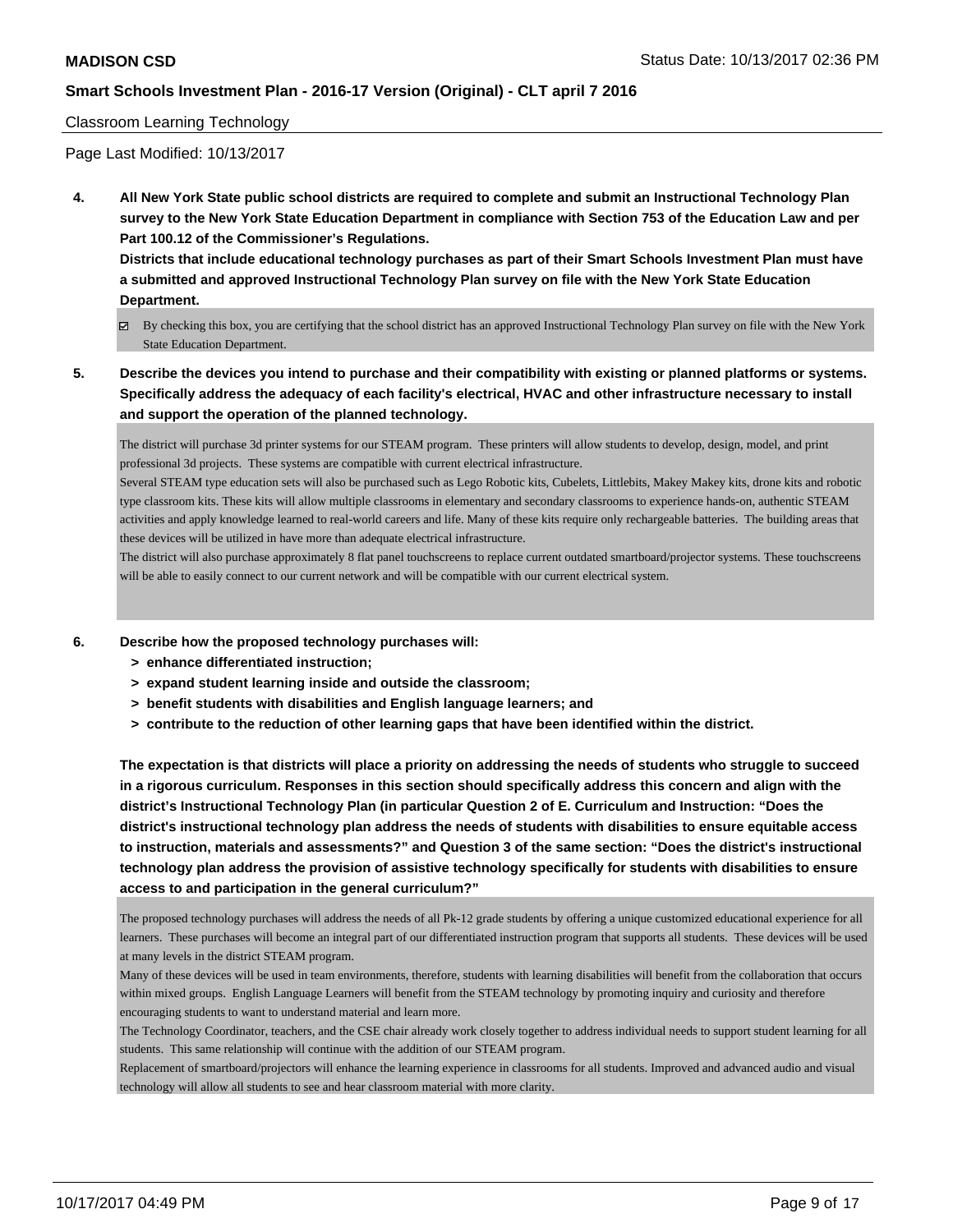#### Classroom Learning Technology

Page Last Modified: 10/13/2017

**7. Where appropriate, describe how the proposed technology purchases will enhance ongoing communication with parents and other stakeholders and help the district facilitate technology-based regional partnerships, including distance learning and other efforts.**

With the addition of the STEAM-type purchases the Madison Central School District will help facilitate regional partnerships with local colleges with robotic, coding, 3-d printing and other STEAM-type programs to help facilitate progress in a field that is changing on an almost daily basis. Partnerships with other local school districts will also be developed to help exchange ideas on STEAM curriculum, products, and ideas. Distance learning opportunities will also be explored by our guidance counselor in conjunction with our current distance learning program in the areas of STEAM educational programs at both the secondary and post-secondary levels.

**8. Describe the district's plan to provide professional development to ensure that administrators, teachers and staff can employ the technology purchased to enhance instruction successfully.**

**Note: This response should be aligned and expanded upon in accordance with your district's response to Question 1 of F. Professional Development of your Instructional Technology Plan: "Please provide a summary of professional development offered to teachers and staff, for the time period covered by this plan, to support technology to enhance teaching and learning. Please include topics, audience and method of delivery within your summary."**

During the remainder of the 2016-2017 school year, the Madison Central School District will offer a combination of professional development opportunities including:

Superintendent Days with: Model Schools Specialists, Vendor training specialists, the district Technology Coordinator, and district staff. March 17, 2017, May 12, 2017.

Congruent Planning time: Grade-level planning where teachers will be able to work with other staff in planning STEAM-type curriculum. On-going. Access to 1-1 integrated technology support with the Technology Coordinator. On-going.

Access to regional training and support through the Model Schools program. On-going.

Audiences receiving training will be administrators, teachers, teaching assistants and aides and other staff who will be utilizing this technology.

Examples of topics that will be offered to support staff with the inclusion of STEAM technology include:

- Using Robotics to motivate Math, Science & Engineering in Elementary, Middle & High School
- Makey Makey's & Cubelits in the Elementary, Troubleshooting in Science and Math

- Mathematics & Science problem solving with Lego Robotics

- **9. Districts must contact the SUNY/CUNY teacher preparation program that supplies the largest number of the district's new teachers to request advice on innovative uses and best practices at the intersection of pedagogy and educational technology.**
	- $\boxtimes$  By checking this box, you certify that you have contacted the SUNY/CUNY teacher preparation program that supplies the largest number of your new teachers to request advice on these issues.

#### **9a. Please enter the name of the SUNY or CUNY Institution that you contacted.**

SUNY Cortland

**9b. Enter the primary Institution phone number.**

(607) 753-5528

**9c. Enter the name of the contact person with whom you consulted and/or will be collaborating with on innovative uses of technology and best practices.**

Dr. Chris Widdall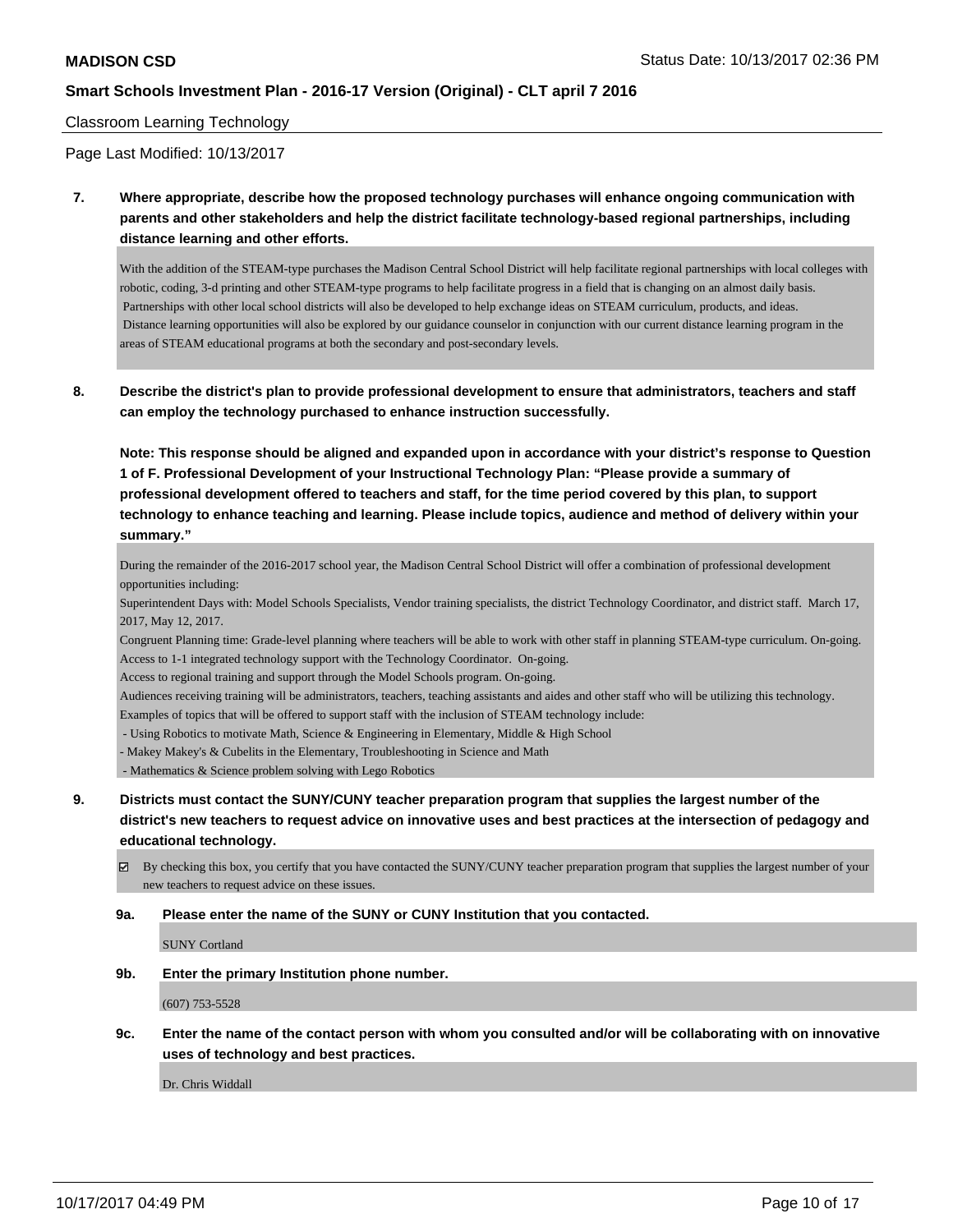Classroom Learning Technology

Page Last Modified: 10/13/2017

**10. A district whose Smart Schools Investment Plan proposes the purchase of technology devices and other hardware must account for nonpublic schools in the district.**

**Are there nonpublic schools within your school district?**

Yes

 $\boxtimes$  No

**11. Nonpublic Classroom Technology Loan Calculator**

**The Smart Schools Bond Act provides that any Classroom Learning Technology purchases made using Smart Schools funds shall be lent, upon request, to nonpublic schools in the district. However, no school district shall be required to loan technology in amounts greater than the total obtained and spent on technology pursuant to the Smart Schools Bond Act and the value of such loan may not exceed the total of \$250 multiplied by the nonpublic school enrollment in the base year at the time of enactment. See:**

**http://www.p12.nysed.gov/mgtserv/smart\_schools/docs/Smart\_Schools\_Bond\_Act\_Guidance\_04.27.15\_Final.pdf.**

|                                       | 1. Classroom<br>Technology<br>Sub-allocation | l 2. Public<br>Enrollment<br>$(2014-15)$ | 3. Nonpublic<br>l Enrollment<br>$(2014-15)$ | l 4. Sum of<br>Public and<br>Nonpublic<br>l Enrollment                                        | 15. Total Per<br>Pupil Sub-<br>lallocation | l 6. Total<br>Nonpublic Loan<br>Amount |
|---------------------------------------|----------------------------------------------|------------------------------------------|---------------------------------------------|-----------------------------------------------------------------------------------------------|--------------------------------------------|----------------------------------------|
| Calculated Nonpublic Loan<br>l Amount |                                              |                                          |                                             | (No Response)   (No Response)   (No Response)   (No Response)   (No Response)   (No Response) |                                            |                                        |

**12. To ensure the sustainability of technology purchases made with Smart Schools funds, districts must demonstrate a long-term plan to maintain and replace technology purchases supported by Smart Schools Bond Act funds. This sustainability plan shall demonstrate a district's capacity to support recurring costs of use that are ineligible for Smart Schools Bond Act funding such as device maintenance, technical support, Internet and wireless fees, maintenance of hotspots, staff professional development, building maintenance and the replacement of incidental items. Further, such a sustainability plan shall include a long-term plan for the replacement of purchased devices and equipment at the end of their useful life with other funding sources.**

 $\boxtimes$  By checking this box, you certify that the district has a sustainability plan as described above.

**13. Districts must ensure that devices purchased with Smart Schools Bond funds will be distributed, prepared for use, maintained and supported appropriately. Districts must maintain detailed device inventories in accordance with generally accepted accounting principles.**

By checking this box, you certify that the district has a distribution and inventory management plan and system in place.

**14. If you are submitting an allocation for Classroom Learning Technology complete this table. Note that the calculated Total at the bottom of the table must equal the Total allocation for this category that you entered in the SSIP Overview overall budget.**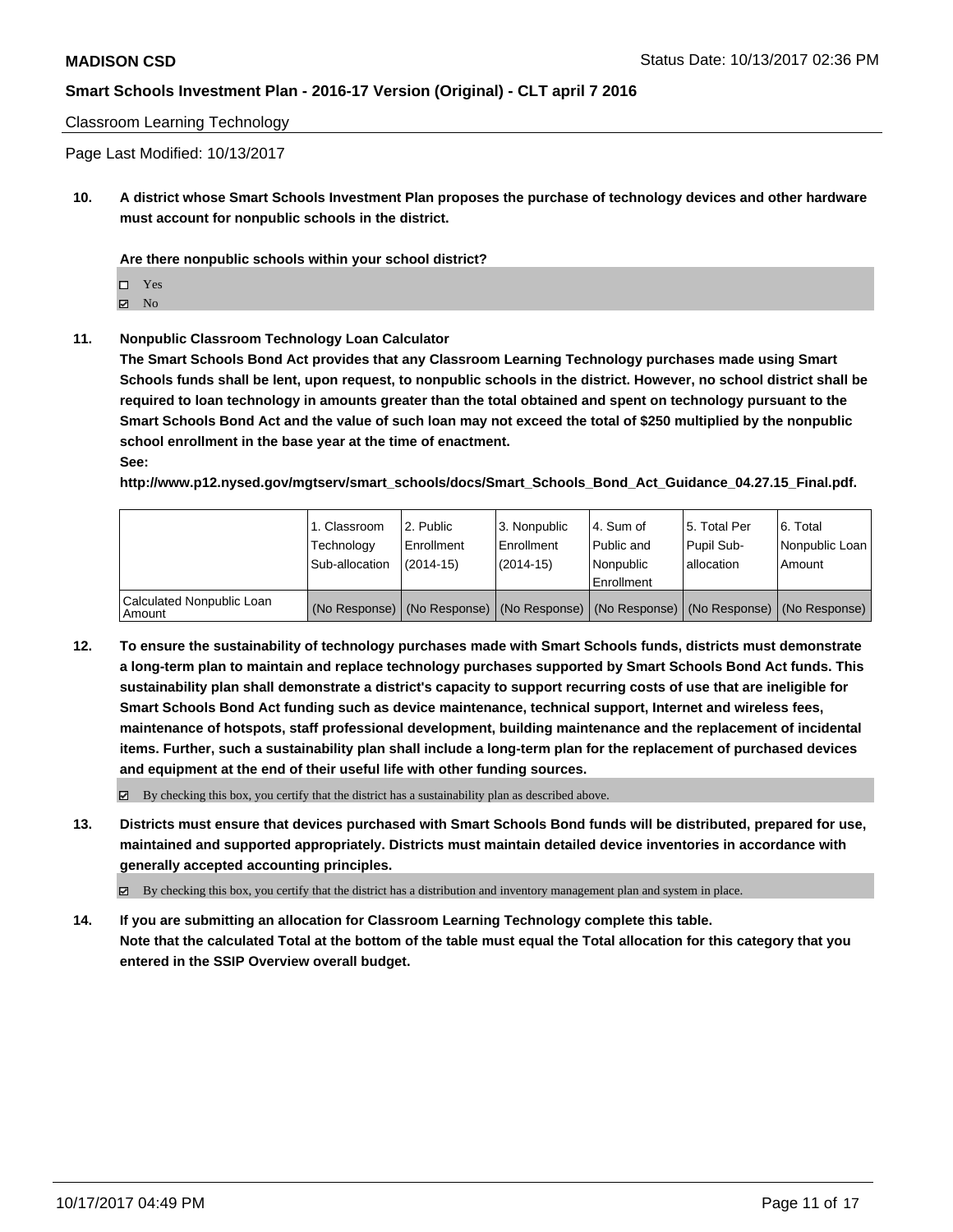### Classroom Learning Technology

Page Last Modified: 10/13/2017

|                         | Sub-Allocation |
|-------------------------|----------------|
| Interactive Whiteboards | 22,400         |
| Computer Servers        | (No Response)  |
| Desktop Computers       | (No Response)  |
| <b>Laptop Computers</b> | (No Response)  |
| <b>Tablet Computers</b> | (No Response)  |
| <b>Other Costs</b>      | 41,139         |
| Totals:                 | 63,539         |

**15. Please detail the type, quantity, per unit cost and total cost of the eligible items under each sub-category. This is especially important for any expenditures listed under the "Other" category. All expenditures must be capital-bond eligible to be reimbursed through the SSBA. If you have any questions, please contact us directly through smartschools@nysed.gov.**

**Please specify in the "Item to be Purchased" field which specific expenditures and items are planned to meet the district's nonpublic loan requirement, if applicable.**

**NOTE: Wireless Access Points that will be loaned/purchased for nonpublic schools should ONLY be included in this category, not under School Connectivity, where public school districts would list them.**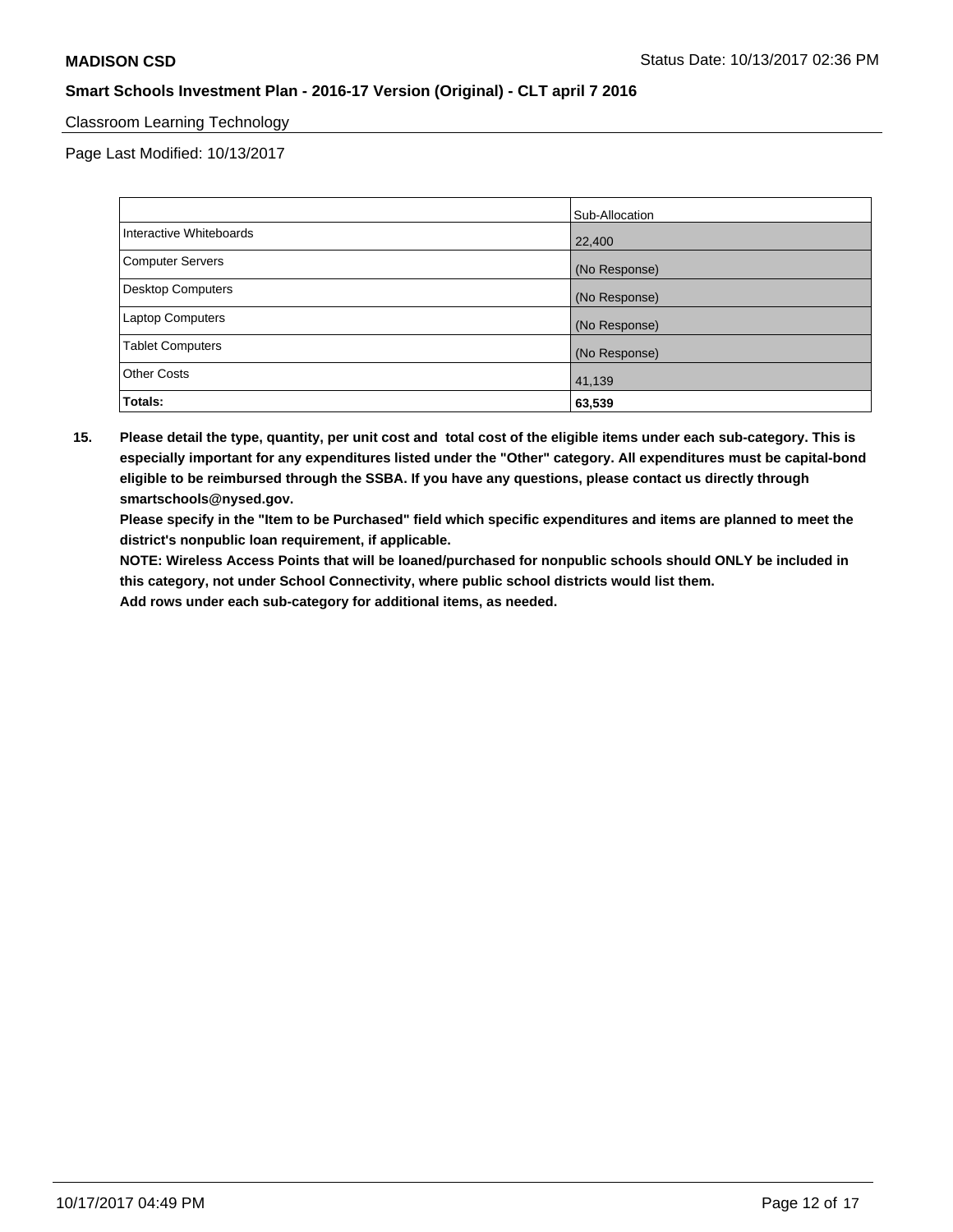# Classroom Learning Technology

Page Last Modified: 10/13/2017

| Select the allowable expenditure<br>type.<br>Repeat to add another item under<br>each type. | Item to be Purchased                   | Quantity       | Cost per Item | <b>Total Cost</b> |
|---------------------------------------------------------------------------------------------|----------------------------------------|----------------|---------------|-------------------|
| <b>Other Costs</b>                                                                          | <b>BoXZY</b>                           | 1              | 2,999         | 2,999             |
| <b>Other Costs</b>                                                                          | Ultimaker 3 extended                   | 1              | 4,200         | 4,200             |
| <b>Other Costs</b>                                                                          | Formlabs 3D Printer                    | 1              | 4.200         | 4,200             |
| <b>Other Costs</b>                                                                          | <b>Cubelets Educator Pack</b>          | $\overline{2}$ | 1,450         | 2,900             |
| <b>Other Costs</b>                                                                          | Moss Inquiry Educator Pack             | $\overline{2}$ | 1,150         | 2,300             |
| <b>Other Costs</b>                                                                          | <b>Littlebits STEAM Student Set</b>    | 2              | 240           | 480               |
| <b>Other Costs</b>                                                                          | Hummingbird Duo Classroom Kit          | 1              | 760           | 760               |
| <b>Other Costs</b>                                                                          | Makey Makey Classic Kit                | 8              | 50            | 400               |
| <b>Other Costs</b>                                                                          | Dash & Dot Classroom Pack              | 1              | 2.600         | 2,600             |
| <b>Other Costs</b>                                                                          | <b>Edison Robot EdPack</b>             | 1              | 300           | 300               |
| <b>Other Costs</b>                                                                          | Drone and goPro camera                 | $\overline{2}$ | 645           | 1.290             |
| Interactive Whiteboards                                                                     | <b>Interactive Whiteboard Monitors</b> | 8              | 2,800         | 22,400            |
| <b>Other Costs</b>                                                                          | Glowforge Pro Laser Engraver           | 1              | 6,000         | 6,000             |
| <b>Other Costs</b>                                                                          | ShopBot Desktop CNC Router             | 1              | 4,510         | 4,510             |
| <b>Other Costs</b>                                                                          | Lego Mindstorms Robotic Pack           | $\mathbf{1}$   | 3,750         | 3,750             |
| <b>Other Costs</b>                                                                          | Lego Simple & Powered Machines<br>Pack | $\mathbf 1$    | 1,400         | 1,400             |
| <b>Other Costs</b>                                                                          | Lego Mechanisms Pack                   | 1              | 3,050         | 3,050             |
| (No Response)                                                                               | (No Response)                          | (No Response)  | (No Response) | (No Response)     |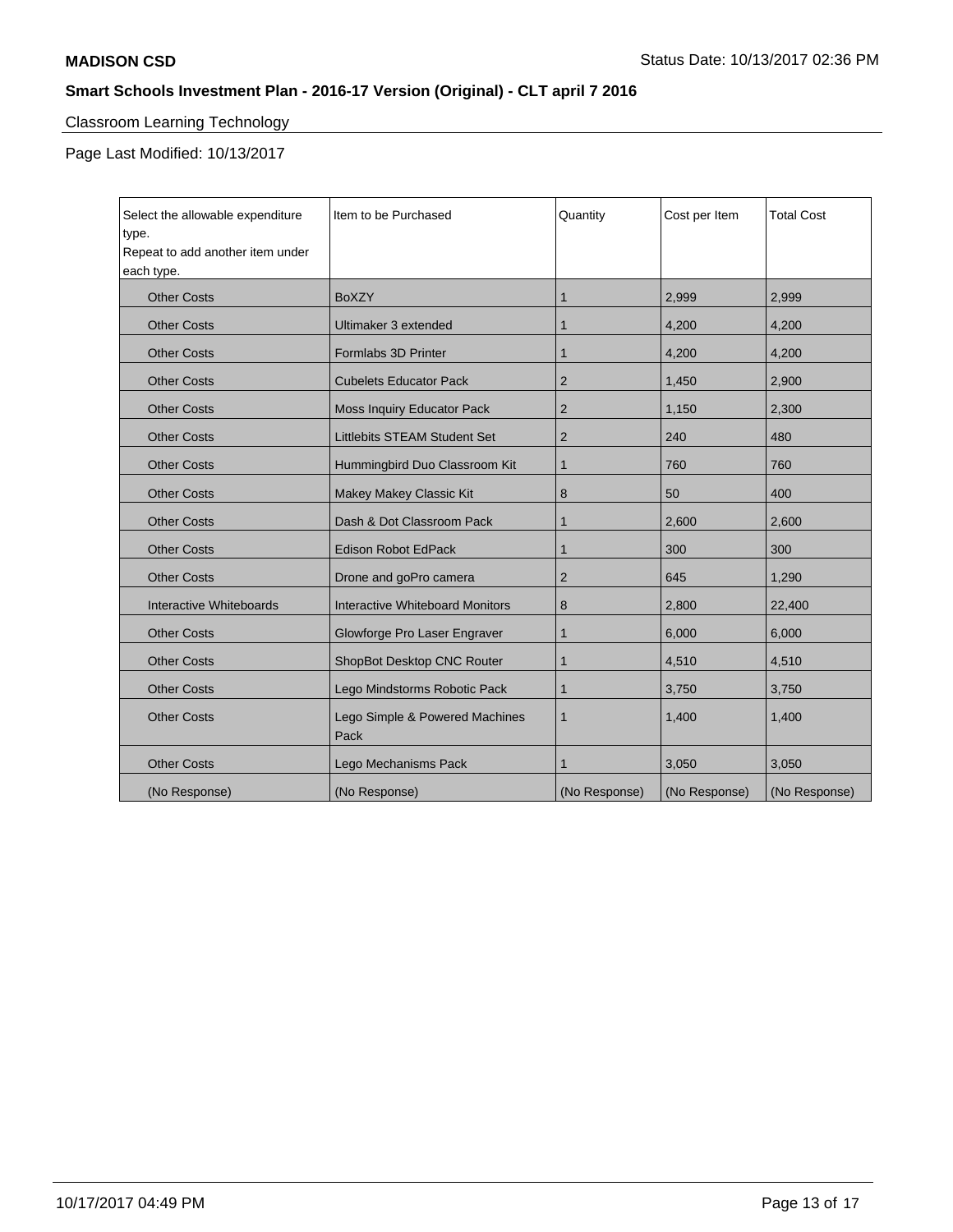#### Pre-Kindergarten Classrooms

Page Last Modified: 10/13/2017

**1. Provide information regarding how and where the district is currently serving pre-kindergarten students and justify the need for additional space with enrollment projections over 3 years.**

(No Response)

- **2. Describe the district's plan to construct, enhance or modernize education facilities to accommodate prekindergarten programs. Such plans must include:**
	- **Specific descriptions of what the district intends to do to each space;**
	- **An affirmation that pre-kindergarten classrooms will contain a minimum of 900 square feet per classroom;**
	- **The number of classrooms involved;**
	- **The approximate construction costs per classroom; and**
	- **Confirmation that the space is district-owned or has a long-term lease that exceeds the probable useful life of the improvements.**

(No Response)

**3. Smart Schools Bond Act funds may only be used for capital construction costs. Describe the type and amount of additional funds that will be required to support ineligible ongoing costs (e.g. instruction, supplies) associated with any additional pre-kindergarten classrooms that the district plans to add.**

(No Response)

**4. All plans and specifications for the erection, repair, enlargement or remodeling of school buildings in any public school district in the State must be reviewed and approved by the Commissioner. Districts that plan capital projects using their Smart Schools Bond Act funds will undergo a Preliminary Review Process by the Office of Facilities Planning.**

**Please indicate on a separate row each project number given to you by the Office of Facilities Planning.**

| Project Number |  |
|----------------|--|
| (No Response)  |  |

**5. If you have made an allocation for Pre-Kindergarten Classrooms, complete this table.**

**Note that the calculated Total at the bottom of the table must equal the Total allocation for this category that you entered in the SSIP Overview overall budget.**

|                                          | Sub-Allocation |
|------------------------------------------|----------------|
| Construct Pre-K Classrooms               | (No Response)  |
| Enhance/Modernize Educational Facilities | (No Response)  |
| <b>Other Costs</b>                       | (No Response)  |
| <b>Totals:</b>                           | 0              |

**6. Please detail the type, quantity, per unit cost and total cost of the eligible items under each sub-category. This is especially important for any expenditures listed under the "Other" category. All expenditures must be capital-bond eligible to be reimbursed through the SSBA. If you have any questions, please contact us directly through smartschools@nysed.gov.**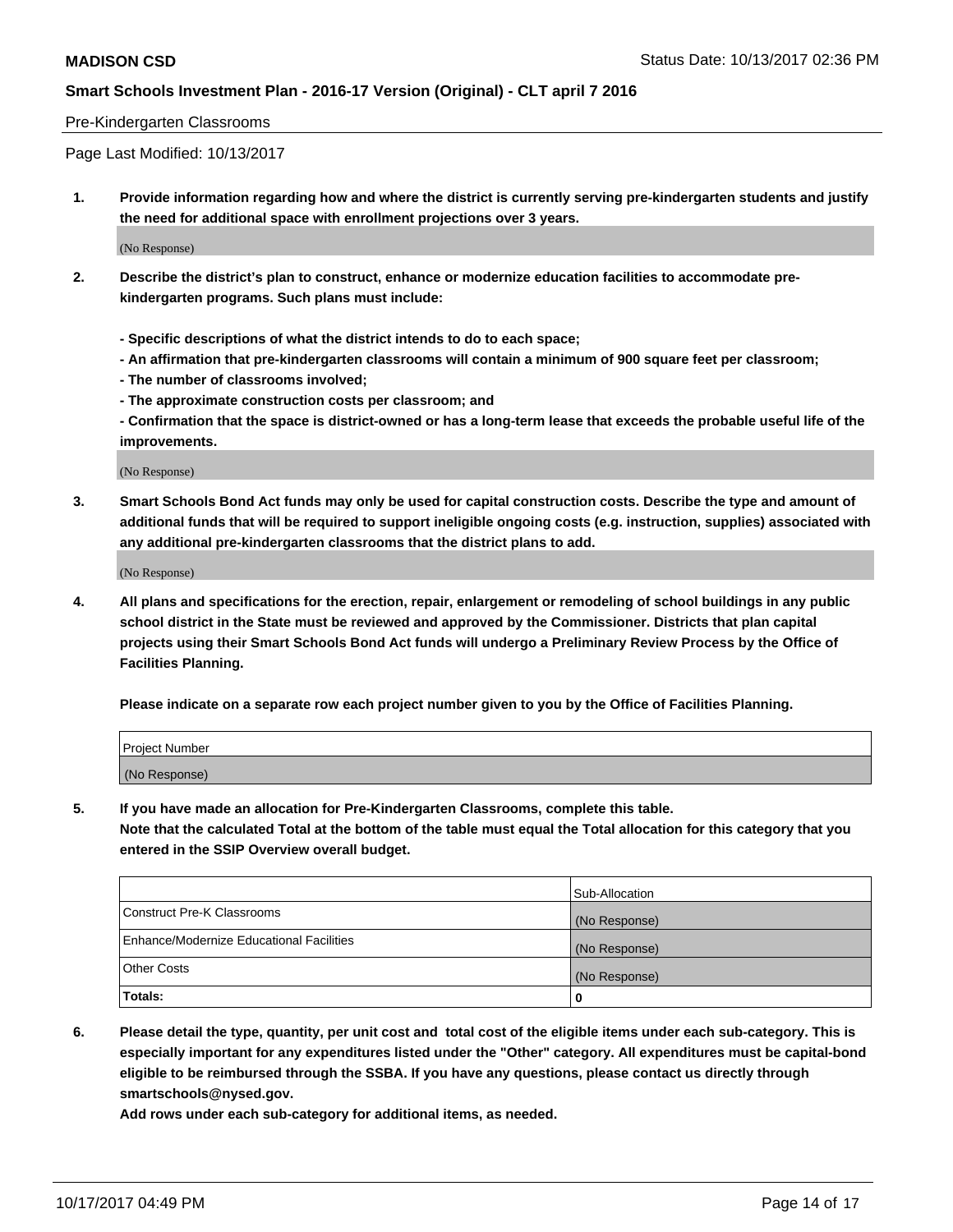# Pre-Kindergarten Classrooms

Page Last Modified: 10/13/2017

| Select the allowable expenditure | Item to be purchased | Quantity      | Cost per Item | <b>Total Cost</b> |
|----------------------------------|----------------------|---------------|---------------|-------------------|
| type.                            |                      |               |               |                   |
| Repeat to add another item under |                      |               |               |                   |
| each type.                       |                      |               |               |                   |
| (No Response)                    | (No Response)        | (No Response) | (No Response) | (No Response)     |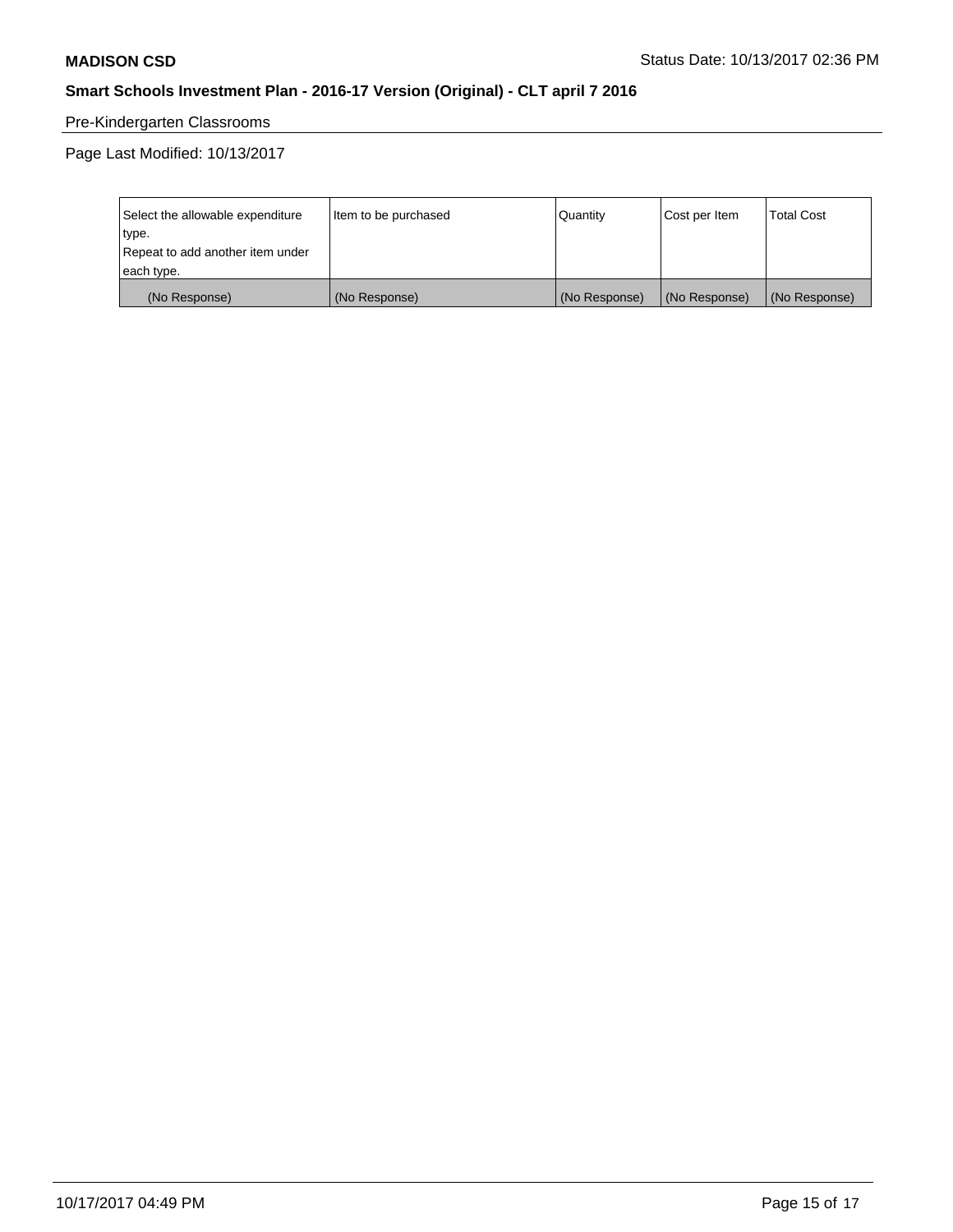Replace Transportable Classrooms

Page Last Modified: 10/13/2017

**1. Describe the district's plan to construct, enhance or modernize education facilities to provide high-quality instructional space by replacing transportable classrooms.**

(No Response)

**2. All plans and specifications for the erection, repair, enlargement or remodeling of school buildings in any public school district in the State must be reviewed and approved by the Commissioner. Districts that plan capital projects using their Smart Schools Bond Act funds will undergo a Preliminary Review Process by the Office of Facilities Planning.**

**Please indicate on a separate row each project number given to you by the Office of Facilities Planning.**

| <b>Project Number</b> |  |
|-----------------------|--|
| (No Response)         |  |

**3. For large projects that seek to blend Smart Schools Bond Act dollars with other funds, please note that Smart Schools Bond Act funds can be allocated on a pro rata basis depending on the number of new classrooms built that directly replace transportable classroom units.**

**If a district seeks to blend Smart Schools Bond Act dollars with other funds describe below what other funds are being used and what portion of the money will be Smart Schools Bond Act funds.**

(No Response)

**4. If you have made an allocation for Replace Transportable Classrooms, complete this table. Note that the calculated Total at the bottom of the table must equal the Total allocation for this category that you entered in the SSIP Overview overall budget.**

|                                                | Sub-Allocation |
|------------------------------------------------|----------------|
| Construct New Instructional Space              | (No Response)  |
| Enhance/Modernize Existing Instructional Space | (No Response)  |
| <b>Other Costs</b>                             | (No Response)  |
| Totals:                                        | 0              |

**5. Please detail the type, quantity, per unit cost and total cost of the eligible items under each sub-category. This is especially important for any expenditures listed under the "Other" category. All expenditures must be capital-bond eligible to be reimbursed through the SSBA. If you have any questions, please contact us directly through smartschools@nysed.gov.**

| Select the allowable expenditure | Item to be purchased | Quantity      | Cost per Item | <b>Total Cost</b> |
|----------------------------------|----------------------|---------------|---------------|-------------------|
| type.                            |                      |               |               |                   |
| Repeat to add another item under |                      |               |               |                   |
| each type.                       |                      |               |               |                   |
| (No Response)                    | (No Response)        | (No Response) | (No Response) | (No Response)     |